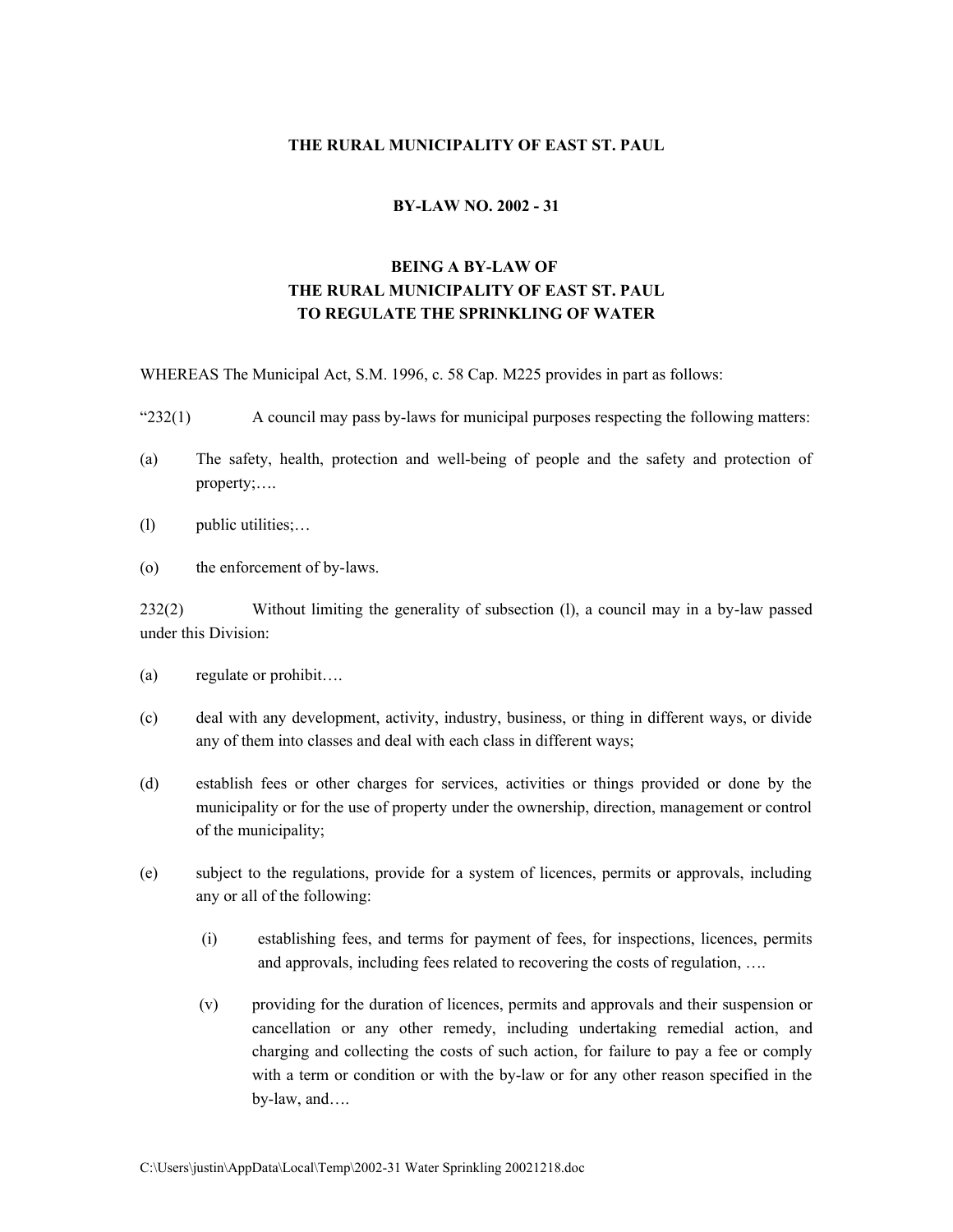233 A by-law under clause  $232(1)(c)$  (activities or things in or on private property) may contain provisions only in respect of….

(d) Activities or things that in the opinion of the council are or could become a nuisance, which may include noise, weeds odours, unsightly property, fumes and vibrations.

250(l) A municipality is a corporation and, subject to this Act, has the rights and is subject to the liabilities of a corporation and may exercise its powers for municipal purposes.

250(2) Without limiting the generality of subsection (l), a municipality may for municipal purposes do the following:

 $(a)$  …

(b) ….

(c) acquire, establish, maintain and operate services, facilities and utilities; ….

252(1) A municipality exercising powers in the nature of those referred to in clauses  $250(2)(b)$ , (c) and (e) may set terms and conditions in respect of users, including

- (a) setting the rates or amounts of deposits, fees and other charges, and charging and collecting them;
- (b) providing for a right of entry onto private property to determine compliance with other terms and conditions, to determine the amount of deposits, fees or other charges, or to disconnect a service; and
- (c) discontinuing or disconnecting a service and refusing to provide the service to users who fail to comply with the terms and conditions."

WHEREAS Council of the Rural Municipality of East St. Paul deems it expedient and in the best interest of the public of the Rural Municipality of East St. Paul to regulate the sprinkling of water;

NOW, THEREFORE, the Council of the Rural Municipality of East St. Paul IN OPEN SESSION DULY ASSEMBLED enacts as follows: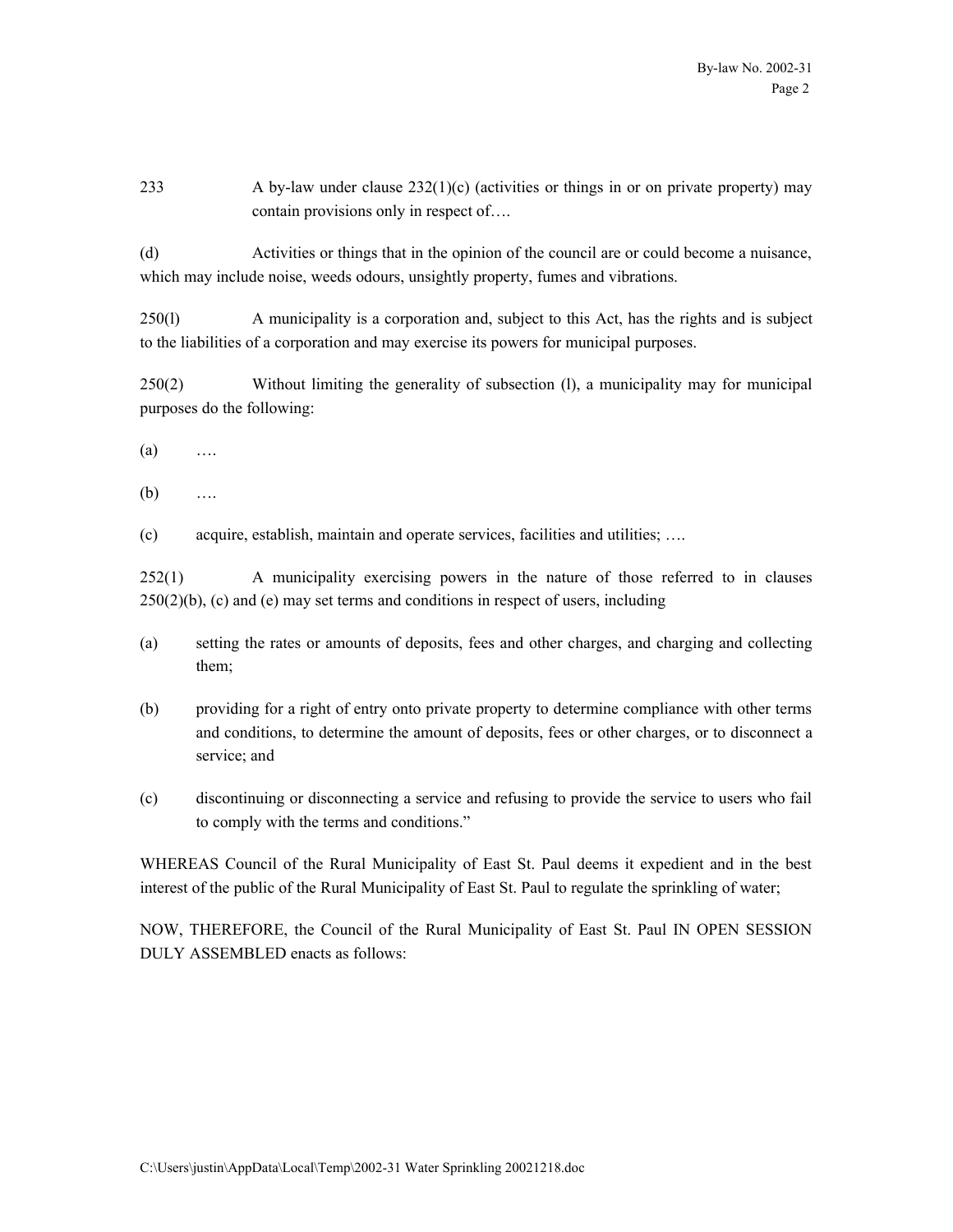# 1.0 Definitions

- 1.1 Municipality Means the Rural Municipality of East St. Paul.
- 1.2 Person Means any individual, firm, partnership, association, corporation, company or organization of any kind.
- 1.3 Premises Means all land and premises within the Municipality which is used as a residence and/or for commercial activity;
- 1.4 Sprinkle or Sprinkling Means the application or distribution of water on lawns or boulevards by sprinkling or spraying but does not include the method known as "drip irrigation", i.e., supplying water to plants through capillary tubing at a rate of a few drops a minute as and when required.
- 2.0 Empowerment –

The Superintendent of Public Works for the Municipality is hereby authorized to impose restrictions to regulate the use of water for non-essential purposes and, where he deems appropriate, may issue permits to relax restrictions in specific circumstances. These restrictions shall only apply to residents on the Municipality's Water Supply.

- 3.0 Prohibition
- 3.1 Between the last Saturday of May and September  $30<sup>th</sup>$  in each year, no person shall sprinkle or allow sprinkling except in compliance with the provision of this By-law.

#### 4.0 Sprinkling Restrictions Stage I

- 4.1 No person shall sprinkle or allow sprinkling except at Premises:
	- (a) with even numbered civic addresses on Wednesdays, Fridays and Sundays between the hours of 4:00 a.m. and 9:00 a.m. and between the hours of 7:00 p.m. and 10:00 p.m.; and
	- (b) with odd numbered civic addresses on Tuesdays, Thursdays and Saturdays between the hours of 4:00 a.m. and 9:00 a.m. and between the hours of 7:00 p.m. and 10:00 p.m.

# 4.2 Sprinkling Restrictions Stage II

If the Public Works Superintendent for the Municipality notifies the Chief Administrative Officer of the Municipality that a reduction in water use is necessary requiring Stage II restrictions, no person shall: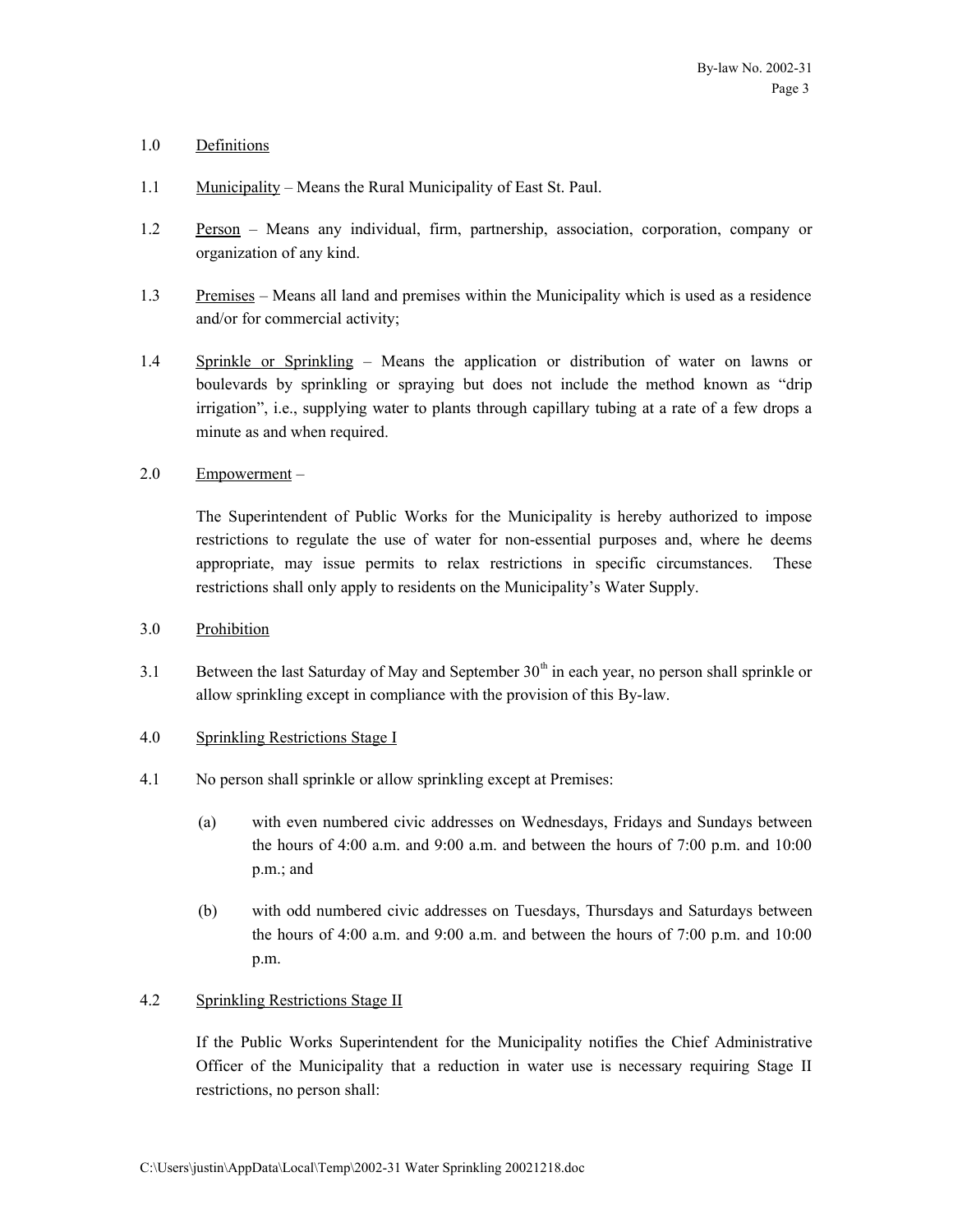- (a) sprinkle or allow sprinkling except at Premises:
	- (i) with even numbered civic addresses on Wednesdays and Sundays between the hours of 4:00 a.m. and 9:00 a.m. and between the hours of 7:00 p.m. and 10:00 p.m.;
	- (ii) with odd numbered civic addresses on Tuesdays and Fridays between the hours of 4:00 a.m. and 9:00 a.m. and between the hours of 7:00 p.m. and 10:00 p.m.
- (b) wash down or hose sidewalks or driveways or other outdoor surfaces at any time;
- (c) wash motor vehicles with a hose unless the hose is equipped with a shut off device that is spring loaded and operates by using hand pressure.

#### 4.3 Sprinkling Restrictions Stage III

If the Superintendent of Public Works for the Municipality notifies the Chief Administrative Officer of the Municipality that a reduction in water use is necessary requiring Stage III restrictions, no person shall:

- (a) sprinkling or allow sprinkling at any time;
- (b) wash down or hose sidewalks or driveways or other outdoor surfaces at any time;
- (c) at any time water or spray any trees, shrubs, flowers, or vegetables (except for larger gardens where hand watering is impractical) or wash motor vehicles with a hose unless such spraying, watering or washing is done by way of a hand held container or hose equipped with a shut off device that is spring loaded and operates by using hand pressure.
- 4.4 The provisions of Section 4.1 and 4.3 inclusive do not apply to a person who has a valid and subsisting permit issued under Section 6.1 or to the class of water users exempted in Section 7.1, and the provisions of paragraphs 4.2(b) and 4.3(b) do not apply to restaurants or other commercial eating establishments which may be required by law to clean outdoor areas to comply with health standards.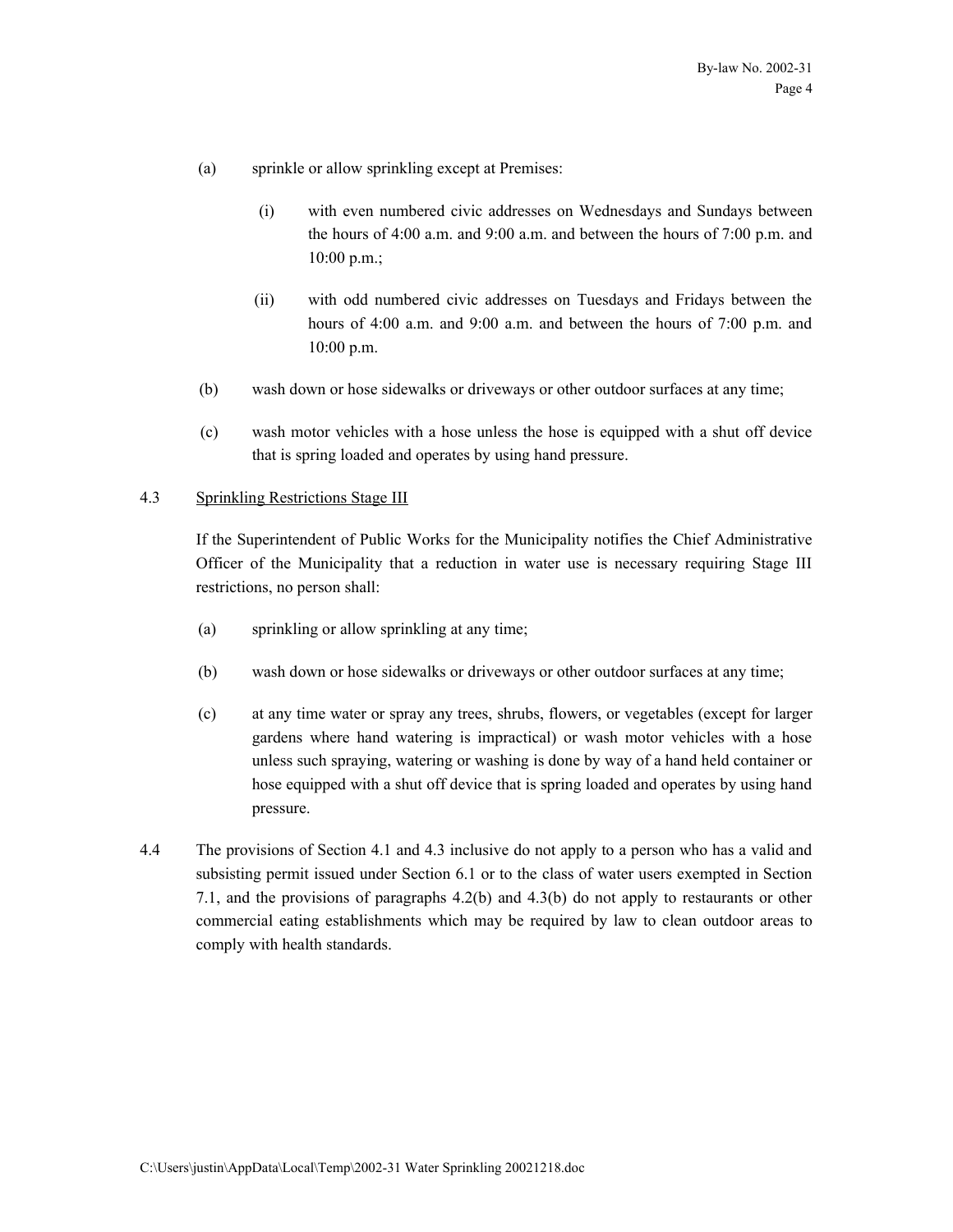# 5.0 Notice

- 5.1 Sufficient notice of the restrictions set out in Section 4 of this By-law or in any change or revocation thereof shall be deemed to have been given by an announcement made on behalf of the Municipality through one publication in a newspaper having circulation in the Municipality or in the form of a newsletter not less than 72 hours prior to the commencement, change or revocation of the restrictions.
- 6.0 Permits
- 6.1 A person who has installed a new lawn, either by placing sod or turf or by seeding, or who has installed new landscaping on a substantial part of the outdoor portion of a Premises may apply to the Municipality for a permit which will entitle the permittee to sprinkle outside the restricted times.
- 6.2 The Municipality shall issue a permit to an applicant pursuant to Section 6.1 upon payment to the Municipality of a fee in the amount of \$30.00 for a single family dwelling unit and in an amount determined by Council for a multi-family dwelling unit or commercial Premises.
- 6.3 A permit issued under Section 6.1 shall be valid for period of 21 days after the date of its issue and shall be conspicuously displayed at the Premises for which it was issued.
- 6.4 After the expiration of a permit issued under Section 6.1 a person may apply for and obtain only one subsequent renewal of the permit for the same Premises in any one calendar year for a fee under Section 6.2.
- 7.0 Exemptions
- 7.1 The provisions of Section 4.1 to 4.3 inclusive shall not apply to the following class of water users which rely upon the steady supply and use of water:
	- (a) licensed nurseries;
	- (b) licensed golf courses and driving ranges;
	- (c) playing fields and public gardens owned by the Municipality where failure to water would result in permanent loss, will be exempt but on a very selective basis as the need arises;
	- (d) for dust control if safety or sanitary concerns exist or for compaction during construction if no reasonable alternative exists.